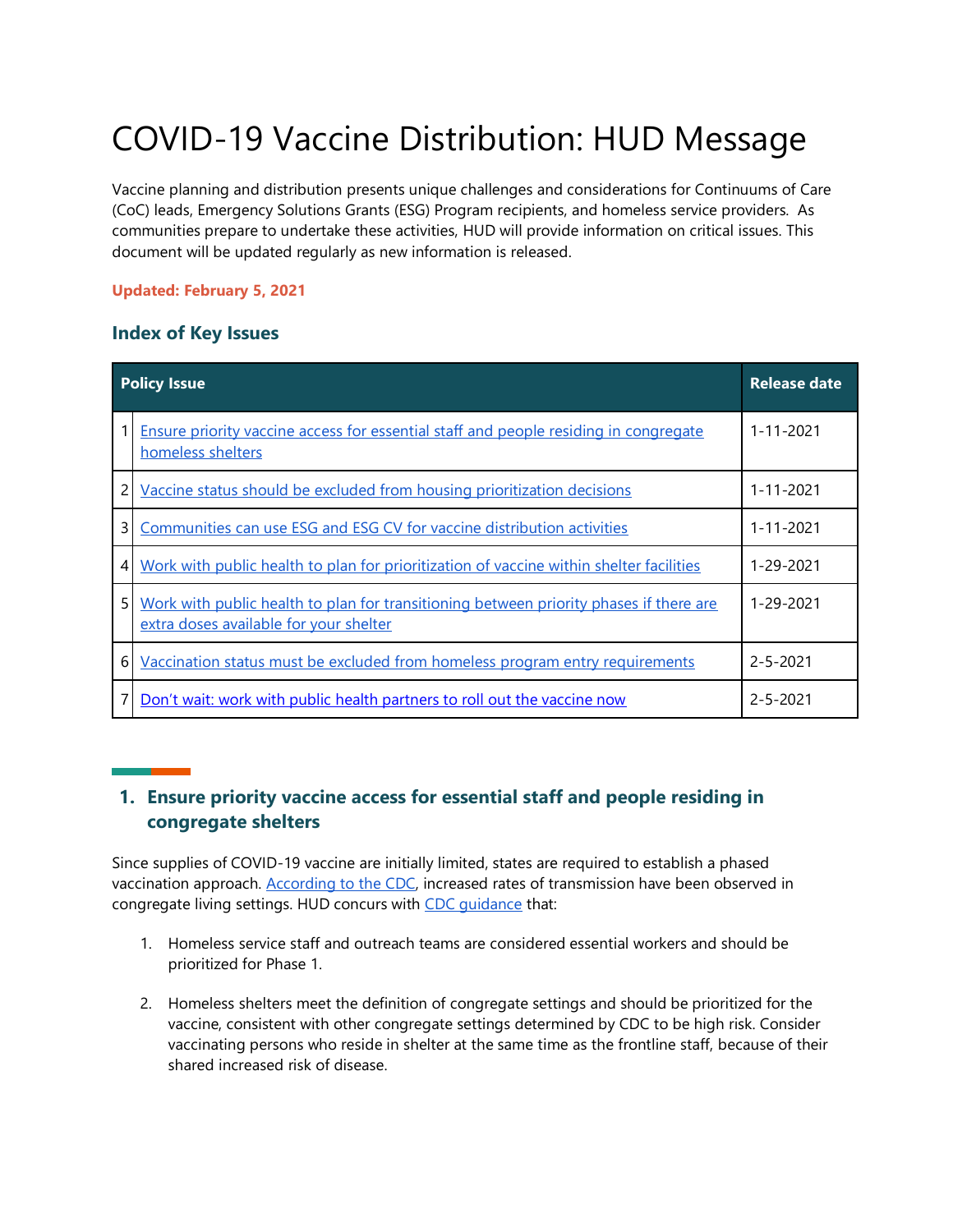3. Systemic racism and trauma experienced by racial and ethnic minority groups has led to diminished trust in healthcare systems. To improve vaccine confidence, communities must provide easily understandable and consistent vaccine information to staff and PEH.

# <span id="page-1-0"></span>**2. Vaccination status should be excluded from housing prioritization decisions**

Under HUD and CDC guidance, communities have made adjustments to Coordinated Entry (CE) processes to identify and prioritize housing for persons most at risk of severe illness from COVID-19. As the COVID vaccine begins to roll out, HUD expects those adjustments to remain in effect in accordance with CDC guidance. To support the public health emergency response, vaccination status should be excluded from housing prioritization policies and procedures. CoCs should continue to look out for and address any racial disparities in housing outcomes that result from CE systems.

#### <span id="page-1-1"></span>**3. Communities can use ESG and ESG-CV for vaccine distribution activities**

Emergency Solutions Grants (ESG) annual or ESG-CV funds can be used for a wide range of activities that support vaccine planning and distribution. Recipients may advance ESG or ESG-CV funds to quickly inject much-needed resources into communities and help sub-recipients with vaccine rollout. Eligible vaccinerelated costs under the street outreach and or emergency shelter components include but are not limited to:

|                                                                            | <b>Emergency Shelter</b>          | <b>Street Outreach</b>               |
|----------------------------------------------------------------------------|-----------------------------------|--------------------------------------|
| Renting spaces for vaccine events                                          | <b>Outpatient Health Services</b> | <b>Emergency Health Services</b>     |
| Hiring vaccine ambassadors to<br>engage/educate peers about the<br>vaccine | Case Management                   | <b>Engagement Case</b><br>Management |
| Transporting people to/from vaccine<br>events                              | Transportation                    | Transportation                       |
| Mobile outreach vans and staff to<br>support vaccine distribution          | Not Applicable                    | <b>Emergency Health Services</b>     |
| Staff training on vaccine and rollout<br>strategies                        | Training                          | Training                             |
| PPE and supplies at vaccine events                                         | Operations                        | <b>Emergency Health Services</b>     |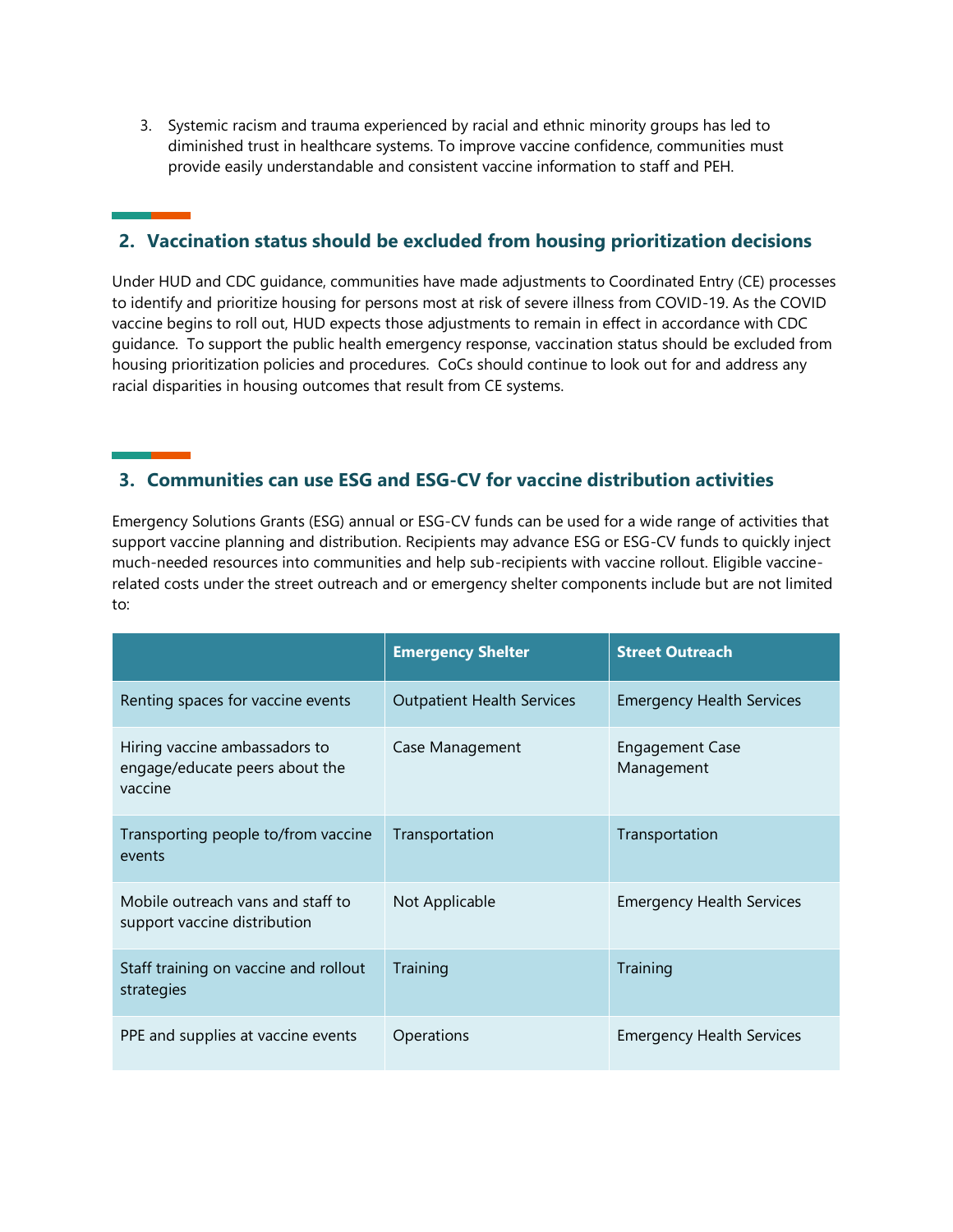If your shelter or outreach project needs additional supplies or staffing that will impact your approved budget, please check with your ESG recipient (i.e., state, city, or county) on how to initiate a budget modification.

# <span id="page-2-0"></span>**4. Work with public health to plan for prioritization of vaccine within shelter facilities**

The Biden Administration has recently released the **[National Strategy for the COVID-19 Response and](https://www.whitehouse.gov/wp-content/uploads/2021/01/National-Strategy-for-the-COVID-19-Response-and-Pandemic-Preparedness.pdf)  [Pandemic Preparedness](https://www.whitehouse.gov/wp-content/uploads/2021/01/National-Strategy-for-the-COVID-19-Response-and-Pandemic-Preparedness.pdf)**. The National Strategy identifies homeless shelters as an example of a congregate setting, which could facilitate the spread of infection, also emphasizing that, "Because many people who are homeless are older adults or have underlying medical conditions, they may also be at increased risk for severe illness."

The strategy affirms that the U.S. will "work to ensure that vaccine is distributed quickly, effectively and equitably, with a focus on making sure that high-risk and hard-to-reach communities are not left behind." Due to limited supply of the vaccine, states and local governments are adopting a phased roll-out plan. In CDC guidance, staff are considered essential workers and should be vaccinated in Phase 1. People experiencing homelessness can be vaccinated at the same time as staff. If there is enough vaccine to vaccinate all shelter participants, communities are encouraged to do so because of the increased risk of COVID-19 from residing in a congregate setting. However, given the scarcity of supplies, this may not be possible, and shelters should plan for a limited number of doses.

CoCs and shelter providers should prepare now with public health partners and healthcare providers for how the vaccine will be equitably allocated within their facilities, starting with developing a plan for how the doses will be prioritized.

Providers should:

- 1. Coordinate with public health to understand what priority phase(s) and populations they intend to inoculate for the vaccine event.
	- Ask public health partners how many doses will be available for your shelter. If there are not enough doses for all residents and staff, seek their guidance on how to prioritize people within the shelter.
	- CDC guidance suggests that if there are extra doses, go to the next priority phase of people experiencing homelessness (PEH).
- 2. Look at your congregate shelter data to determine how many people fall into the priority populations.
	- Develop a list of shelter staff and quests
	- Begin engaging these individuals prior to the vaccination event to ensure they are informed about vaccine efficacy and safety, and to determine who is willing to be inoculated.
- 3. Develop strategies to identify and respond to racial disparities in who is offered and receives the vaccine.
	- Look out for any bias in the way people are identified or offered the vaccine.
	- Leverage a network of diverse staff and people with lived experience of homelessness who can effectively engage and educate shelter guests about the vaccine.
- 4. Determine how to track information about vaccination among the prioritized population.